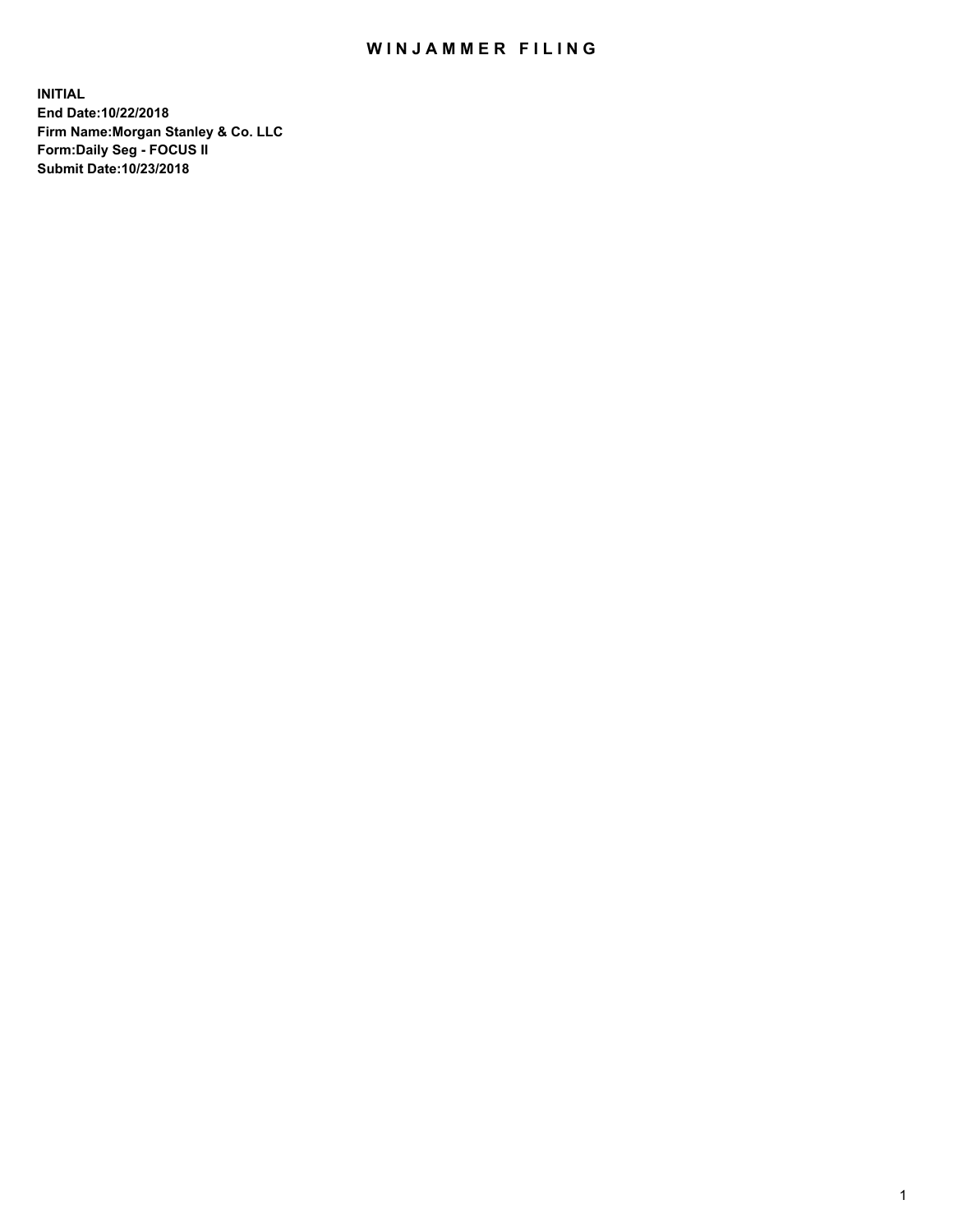**INITIAL End Date:10/22/2018 Firm Name:Morgan Stanley & Co. LLC Form:Daily Seg - FOCUS II Submit Date:10/23/2018 Daily Segregation - Cover Page**

| Name of Company                                                                                                                                                                                                                                                                                                                | Morgan Stanley & Co. LLC                                    |
|--------------------------------------------------------------------------------------------------------------------------------------------------------------------------------------------------------------------------------------------------------------------------------------------------------------------------------|-------------------------------------------------------------|
| <b>Contact Name</b>                                                                                                                                                                                                                                                                                                            | <b>Ikram Shah</b>                                           |
| <b>Contact Phone Number</b>                                                                                                                                                                                                                                                                                                    | 212-276-0963                                                |
| <b>Contact Email Address</b>                                                                                                                                                                                                                                                                                                   | lkram.shah@morganstanley.com                                |
| FCM's Customer Segregated Funds Residual Interest Target (choose one):<br>a. Minimum dollar amount: ; or<br>b. Minimum percentage of customer segregated funds required:% ; or<br>c. Dollar amount range between: and; or<br>d. Percentage range of customer segregated funds required between: % and %.                       | 280,000,000<br><u>0</u><br>00<br>0 <sub>0</sub>             |
| FCM's Customer Secured Amount Funds Residual Interest Target (choose one):<br>a. Minimum dollar amount: ; or<br>b. Minimum percentage of customer secured funds required:% ; or<br>c. Dollar amount range between: and; or<br>d. Percentage range of customer secured funds required between:% and%.                           | 140,000,000<br><u>0</u><br>0 <sub>0</sub><br>0 <sub>0</sub> |
| FCM's Cleared Swaps Customer Collateral Residual Interest Target (choose one):<br>a. Minimum dollar amount: ; or<br>b. Minimum percentage of cleared swaps customer collateral required:% ; or<br>c. Dollar amount range between: and; or<br>d. Percentage range of cleared swaps customer collateral required between:% and%. | 92,000,000<br><u>0</u><br><u>00</u><br>0 <sup>0</sup>       |

Attach supporting documents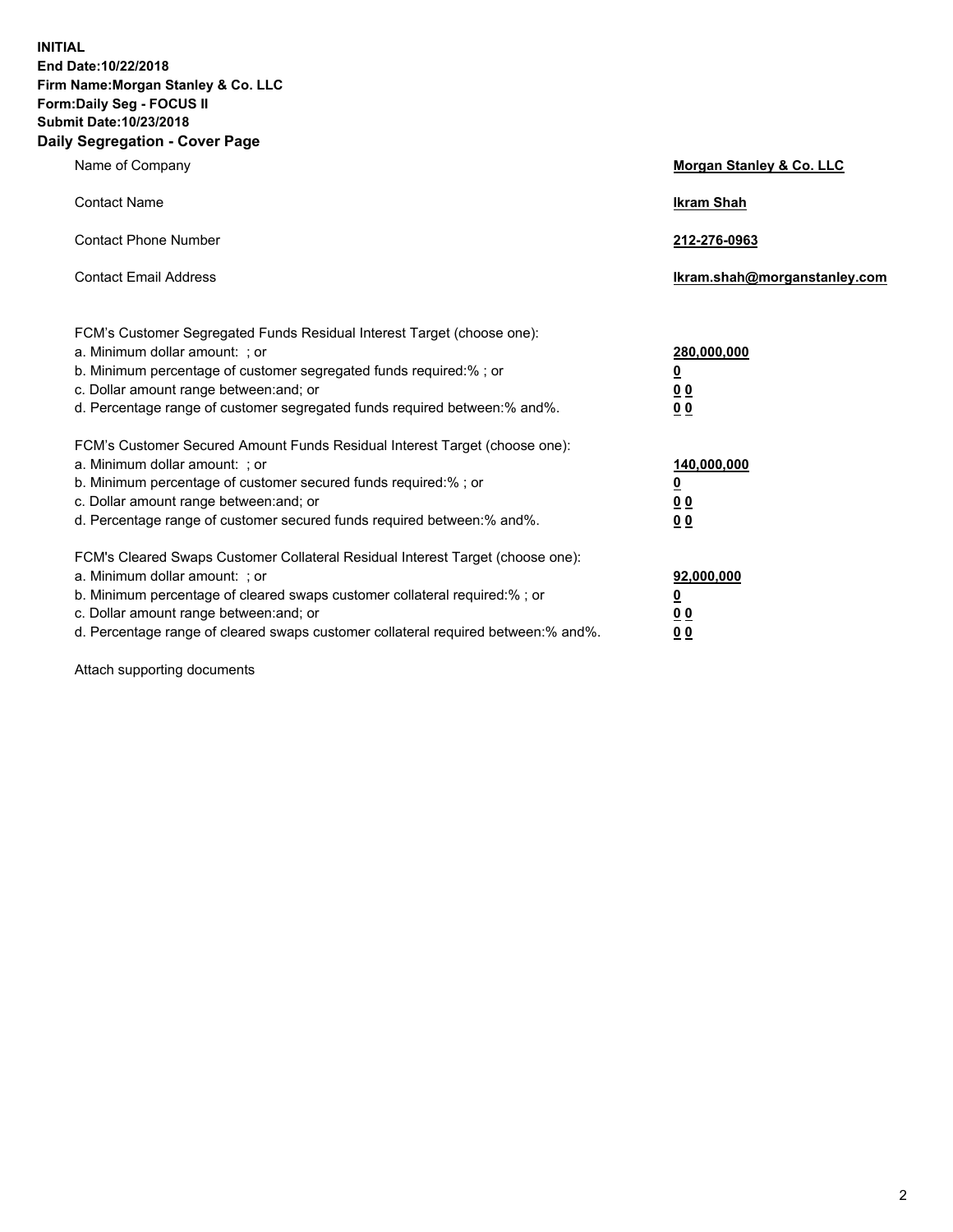## **INITIAL End Date:10/22/2018 Firm Name:Morgan Stanley & Co. LLC Form:Daily Seg - FOCUS II Submit Date:10/23/2018**

## **Daily Segregation - Secured Amounts**

|    | Foreign Futures and Foreign Options Secured Amounts                                         |                                              |
|----|---------------------------------------------------------------------------------------------|----------------------------------------------|
|    | Amount required to be set aside pursuant to law, rule or regulation of a foreign            | $0$ [7305]                                   |
|    | government or a rule of a self-regulatory organization authorized thereunder                |                                              |
| 1. | Net ledger balance - Foreign Futures and Foreign Option Trading - All Customers             |                                              |
|    | A. Cash                                                                                     | 3,001,338,293 [7315]                         |
|    | B. Securities (at market)                                                                   | 2,188,369,757 [7317]                         |
| 2. | Net unrealized profit (loss) in open futures contracts traded on a foreign board of trade   | -179,804,330 [7325]                          |
| 3. | Exchange traded options                                                                     |                                              |
|    | a. Market value of open option contracts purchased on a foreign board of trade              | 15,324,715 [7335]                            |
|    | b. Market value of open contracts granted (sold) on a foreign board of trade                | -19,930,617 [7337]                           |
| 4. | Net equity (deficit) (add lines 1. 2. and 3.)                                               | 5,005,297,818 [7345]                         |
| 5. | Account liquidating to a deficit and account with a debit balances - gross amount           | 153,267,700 [7351]                           |
|    | Less: amount offset by customer owned securities                                            | -152,986,045 [7352] 281,655 [7354]           |
| 6. | Amount required to be set aside as the secured amount - Net Liquidating Equity              | 5,005,579,473 [7355]                         |
|    | Method (add lines 4 and 5)                                                                  |                                              |
| 7. | Greater of amount required to be set aside pursuant to foreign jurisdiction (above) or line | 5,005,579,473 [7360]                         |
|    | 6.                                                                                          |                                              |
|    | FUNDS DEPOSITED IN SEPARATE REGULATION 30.7 ACCOUNTS                                        |                                              |
| 1. | Cash in banks                                                                               |                                              |
|    | A. Banks located in the United States                                                       | 544,533,638 [7500]                           |
|    | B. Other banks qualified under Regulation 30.7                                              | 726,724,341 [7520] 1,271,257,979             |
|    |                                                                                             | [7530]                                       |
| 2. | Securities                                                                                  |                                              |
|    | A. In safekeeping with banks located in the United States                                   | 113,257,568 [7540]                           |
|    | B. In safekeeping with other banks qualified under Regulation 30.7                          | 0 [7560] 113,257,568 [7570]                  |
| 3. | Equities with registered futures commission merchants                                       |                                              |
|    | A. Cash                                                                                     | 7,856,540 [7580]                             |
|    | <b>B.</b> Securities                                                                        | $0$ [7590]                                   |
|    | C. Unrealized gain (loss) on open futures contracts                                         | -524,537 [7600]                              |
|    | D. Value of long option contracts                                                           | $0$ [7610]                                   |
|    | E. Value of short option contracts                                                          | 0 [7615] 7,332,003 [7620]                    |
| 4. | Amounts held by clearing organizations of foreign boards of trade                           |                                              |
|    | A. Cash                                                                                     | $0$ [7640]                                   |
|    | <b>B.</b> Securities                                                                        | $0$ [7650]                                   |
|    | C. Amount due to (from) clearing organization - daily variation                             | $0$ [7660]                                   |
|    | D. Value of long option contracts                                                           | $0$ [7670]                                   |
|    | E. Value of short option contracts                                                          | 0 [7675] 0 [7680]                            |
| 5. | Amounts held by members of foreign boards of trade                                          |                                              |
|    | A. Cash                                                                                     | 1,913,719,947 [7700]                         |
|    | <b>B.</b> Securities                                                                        | 2,075,112,189 [7710]                         |
|    | C. Unrealized gain (loss) on open futures contracts                                         | -179,279,792 [7720]                          |
|    | D. Value of long option contracts                                                           | 15,324,715 [7730]                            |
|    | E. Value of short option contracts                                                          | -19,930,617 [7735] 3,804,946,442             |
|    |                                                                                             | [7740]                                       |
| 6. | Amounts with other depositories designated by a foreign board of trade                      | $0$ [7760]                                   |
| 7. | Segregated funds on hand                                                                    | $0$ [7765]                                   |
| 8. | Total funds in separate section 30.7 accounts                                               | 5,196,793,992 [7770]                         |
| 9. | Excess (deficiency) Set Aside for Secured Amount (subtract line 7 Secured Statement         | 191,214,519 [7380]                           |
|    | Page 1 from Line 8)<br>ist Amerika's Eugene funds in concrete costion 20.7 concurts.        |                                              |
| 10 |                                                                                             | $\overline{110}$ and and $\overline{177001}$ |

- 10. Management Target Amount for Excess funds in separate section 30.7 accounts **140,000,000** [7780]
- 11. Excess (deficiency) funds in separate 30.7 accounts over (under) Management Target **51,214,519** [7785]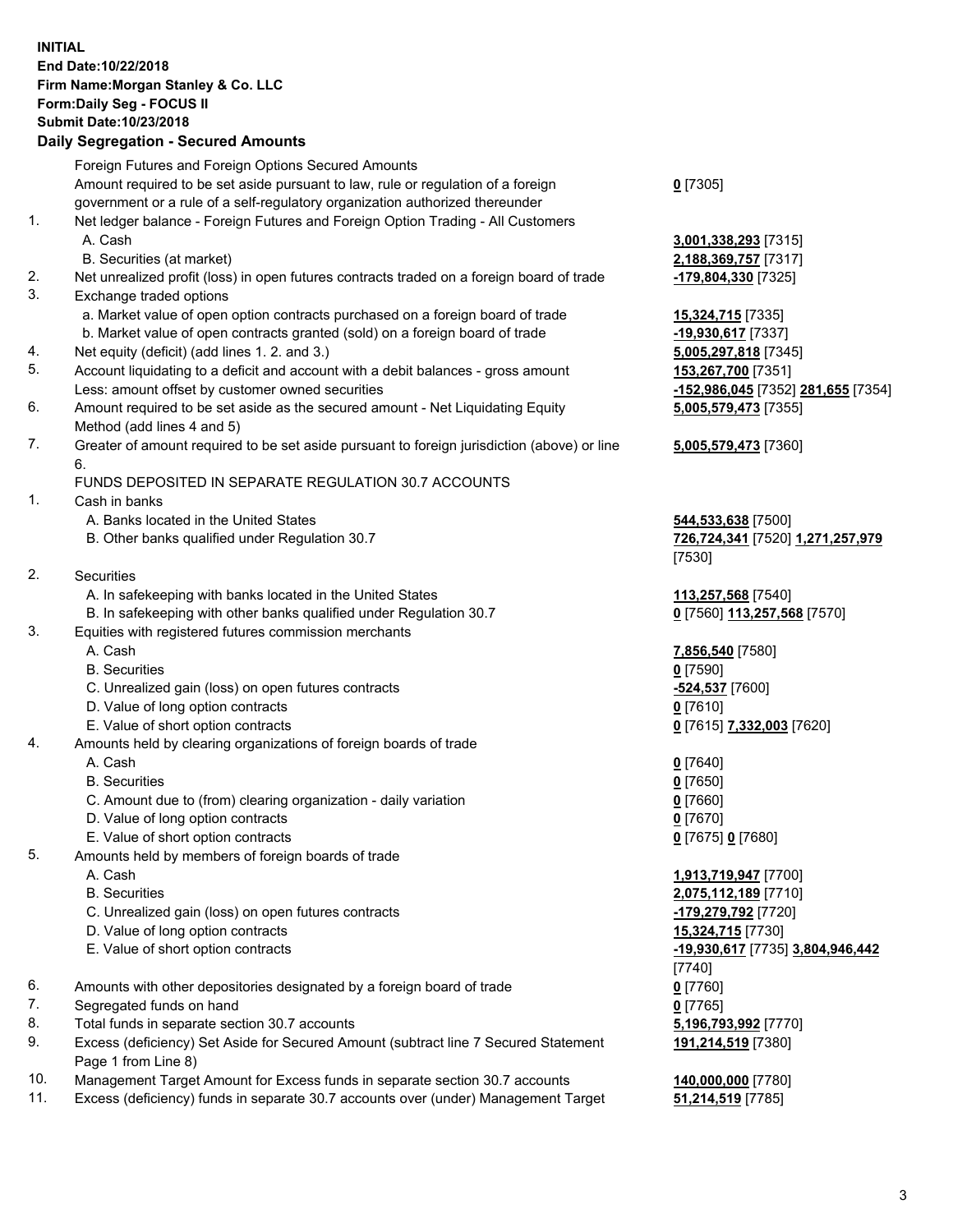|     | <b>INITIAL</b><br>End Date: 10/22/2018<br>Firm Name: Morgan Stanley & Co. LLC<br>Form: Daily Seg - FOCUS II<br>Submit Date: 10/23/2018<br>Daily Segregation - Segregation Statement |                                    |
|-----|-------------------------------------------------------------------------------------------------------------------------------------------------------------------------------------|------------------------------------|
|     | SEGREGATION REQUIREMENTS(Section 4d(2) of the CEAct)                                                                                                                                |                                    |
| 1.  | Net ledger balance                                                                                                                                                                  |                                    |
|     | A. Cash                                                                                                                                                                             | 13,988,508,843 [7010]              |
|     | B. Securities (at market)                                                                                                                                                           | 6,792,188,236 [7020]               |
| 2.  | Net unrealized profit (loss) in open futures contracts traded on a contract market                                                                                                  | -3,739,143,119 [7030]              |
| 3.  | Exchange traded options                                                                                                                                                             |                                    |
|     | A. Add market value of open option contracts purchased on a contract market                                                                                                         | 383,740,455 [7032]                 |
|     | B. Deduct market value of open option contracts granted (sold) on a contract market                                                                                                 | -502,427,596 [7033]                |
| 4.  | Net equity (deficit) (add lines 1, 2 and 3)                                                                                                                                         | 16,922,866,819 [7040]              |
| 5.  | Accounts liquidating to a deficit and accounts with                                                                                                                                 |                                    |
|     | debit balances - gross amount                                                                                                                                                       | 605,819,453 [7045]                 |
|     | Less: amount offset by customer securities                                                                                                                                          | -605,640,860 [7047] 178,593 [7050] |
| 6.  | Amount required to be segregated (add lines 4 and 5)                                                                                                                                | 16,923,045,412 [7060]              |
|     | FUNDS IN SEGREGATED ACCOUNTS                                                                                                                                                        |                                    |
| 7.  | Deposited in segregated funds bank accounts                                                                                                                                         |                                    |
|     | A. Cash                                                                                                                                                                             | 4,905,912,786 [7070]               |
|     | B. Securities representing investments of customers' funds (at market)                                                                                                              | $0$ [7080]                         |
|     | C. Securities held for particular customers or option customers in lieu of cash (at                                                                                                 | 705,834,056 [7090]                 |
|     | market)                                                                                                                                                                             |                                    |
| 8.  | Margins on deposit with derivatives clearing organizations of contract markets                                                                                                      |                                    |
|     | A. Cash                                                                                                                                                                             | 5,690,182,714 [7100]               |
|     | B. Securities representing investments of customers' funds (at market)                                                                                                              | $0$ [7110]                         |
|     | C. Securities held for particular customers or option customers in lieu of cash (at<br>market)                                                                                      | 6,086,354,180 [7120]               |
| 9.  | Net settlement from (to) derivatives clearing organizations of contract markets                                                                                                     | <u>-21,957,833</u> [7130]          |
| 10. | Exchange traded options                                                                                                                                                             |                                    |
|     | A. Value of open long option contracts                                                                                                                                              | 383,740,455 [7132]                 |
|     | B. Value of open short option contracts                                                                                                                                             | -502,427,596 [7133]                |
| 11. | Net equities with other FCMs                                                                                                                                                        |                                    |
|     | A. Net liquidating equity                                                                                                                                                           | 7,678,491 [7140]                   |
|     | B. Securities representing investments of customers' funds (at market)                                                                                                              | 0 [7160]                           |
|     | C. Securities held for particular customers or option customers in lieu of cash (at<br>market)                                                                                      | 0 <sup>[7170]</sup>                |
| 12. | Segregated funds on hand                                                                                                                                                            | $0$ [7150]                         |
| 13. | Total amount in segregation (add lines 7 through 12)                                                                                                                                | 17,255,317,253 [7180]              |
| 14. | Excess (deficiency) funds in segregation (subtract line 6 from line 13)                                                                                                             | 332,271,841 [7190]                 |
| 15. | Management Target Amount for Excess funds in segregation                                                                                                                            | 280,000,000 [7194]                 |
| 16. | Excess (deficiency) funds in segregation over (under) Management Target Amount                                                                                                      | 52,271,841 [7198]                  |

Excess